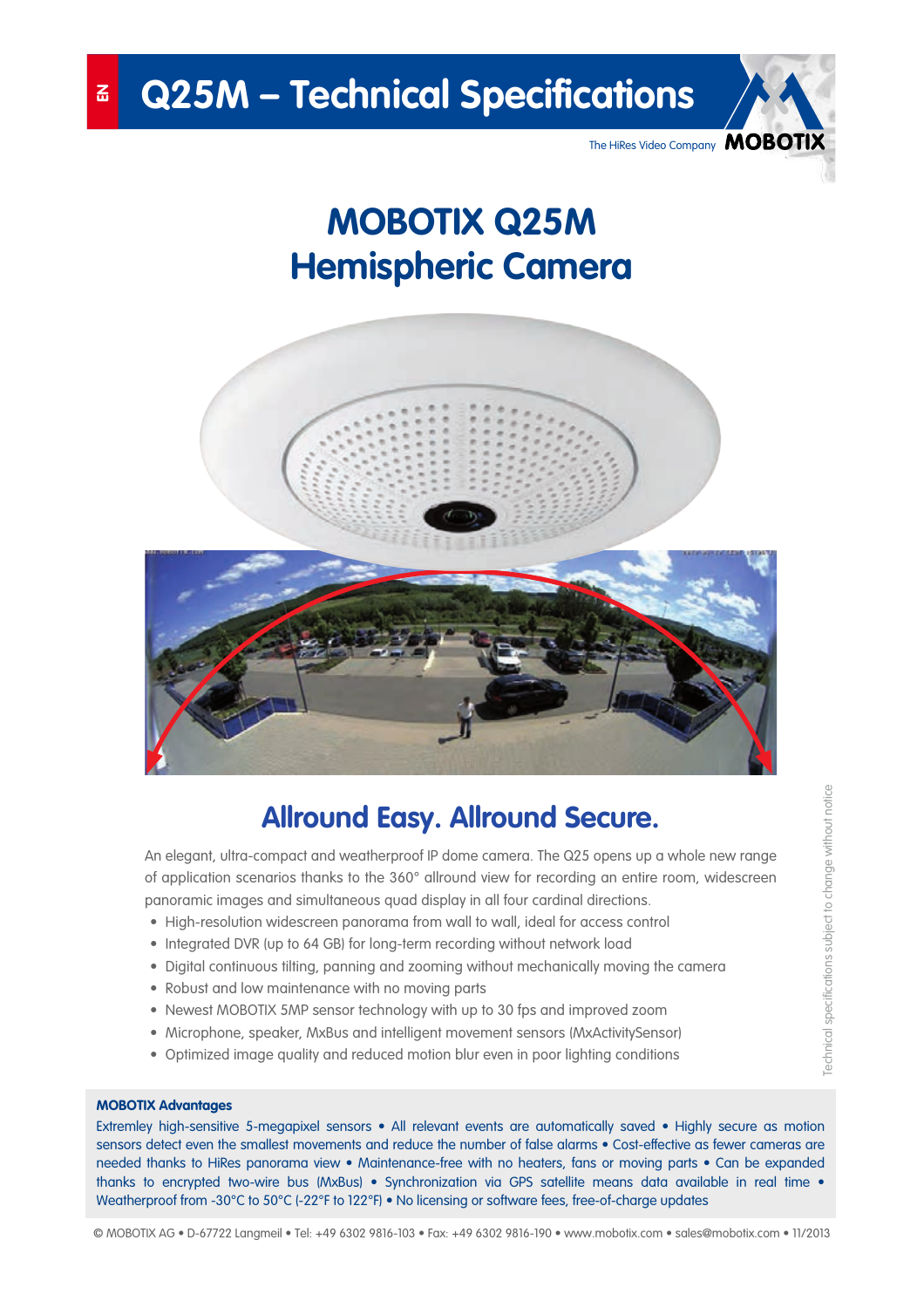## **(1 Q25M - Technical Specifications**



| • Hemispheric allround view (360°)<br>Suitable for wall or ceiling mounting<br>White or black<br>• Robust and low maintenance with no moving parts                                                                  |
|---------------------------------------------------------------------------------------------------------------------------------------------------------------------------------------------------------------------|
| <b>Accessories</b>                                                                                                                                                                                                  |
| <b>Vandalism Set</b><br>Anti-vandalism stainless steel housing with lens<br>protection<br>· Polished, matt                                                                                                          |
| In-ceiling set<br>• Installation set with mounting accessories<br>• Simple installation from the front<br>• Ø 15 cm installation dimensions<br>• White or black<br>• Optionally available with stainless steel ring |
| <b>ExtIO function expansion</b>                                                                                                                                                                                     |
| • Microphone/Speaker<br>Infrared motion sensor, temperature sensor<br>2 signal inputs, 2 signal outputs,<br>2 illuminated keys                                                                                      |
| <b>Application In An Elevator</b>                                                                                                                                                                                   |
|                                                                                                                                                                                                                     |
|                                                                                                                                                                                                                     |
| z                                                                                                                                                                                                                   |
|                                                                                                                                                                                                                     |
| The discreetly mountable Q25 provides a complete view and at the                                                                                                                                                    |

**Camera Housing**

**Standard housing**

**Contract Contract** 

same time serves as a highly functional intercom system (microphone and speaker are integrated into the camera ex factory)

| <b>Technical Data</b>                                      |                                                                                                                                                                                                              |  |  |
|------------------------------------------------------------|--------------------------------------------------------------------------------------------------------------------------------------------------------------------------------------------------------------|--|--|
| <b>Model versions</b>                                      | Basic, Sec, Sec-Night                                                                                                                                                                                        |  |  |
| <b>Lens options</b>                                        | L12 (180° x 160°), L25 (82° x 61°)                                                                                                                                                                           |  |  |
| <b>Sensitivity</b>                                         | Color sensor: 0.25 lux (t = 1/60 s), 0.013 lux (t = 1/1 s)<br>B/W sensor: 0.05 lux at 1/60 s, 0.0025 lux at 1/1 s<br>MxLEO - Lowlight Exposure Optimization                                                  |  |  |
| <b>Image sensors</b>                                       | 1/2.5" CMOS, 5 megapixels, progressive scan                                                                                                                                                                  |  |  |
| Max. image size                                            | Color: 2048 x 1536 (QXGA).<br>B/W: 2048 x 1536 (QXGA)                                                                                                                                                        |  |  |
| <b>Image formats</b>                                       | Freely selectable image format (160 x 120 up to 2048<br>x 1536/color); PTZ views: Surround (Quad), fisheye full<br>image, normal, panorama, double panorama,<br>panorama focus (3 views)                     |  |  |
| Max. frame rate.<br>M-JPEG (live/<br>recording)            | VGA: 30 fps, MEGA/HD: 10 fps, 3MEGA: 4 fps                                                                                                                                                                   |  |  |
| Max. video rate<br><b>MxPEG (live/</b><br>recording/sound) | VGA: 30 fps, MEGA/HD: 30 fps, 3MEGA: 20 fps                                                                                                                                                                  |  |  |
| <b>Image compression</b>                                   | MxPEG, M-JPEG, JPEG, H.264 (SIP video only)                                                                                                                                                                  |  |  |
| <b>Internal DVR</b>                                        | MicroSD Slot (recording inside the camera, up to<br>64 GB; 4-GB card preinstalled)                                                                                                                           |  |  |
| <b>External storage</b>                                    | Directly on NAS and computer/server without<br>additional recording software                                                                                                                                 |  |  |
| <b>Software</b><br>(free of charge)                        | MxEasy video management software,<br>MxControlCenter control center software, MOBOTIX<br>App for iOS devices iOS 5.0 and higher                                                                              |  |  |
| <b>Image processing</b>                                    | Backlight compensation, automatic white balance,<br>image distortion correction (including panorama<br>image correction), motion detection, MxActivitySensor                                                 |  |  |
| <b>Virtual PTZ</b><br>(vPTZ)                               | Digital pan/tilt/zoom, continuous 8x zoom, full image<br>recording in the background                                                                                                                         |  |  |
| <b>Alarm/events</b>                                        | Triggering of events by integrated multiple-window<br>motion detection, temperature sensor, notification<br>over email, FTP, IP telephony (VoIP, SIP), visual/<br>acoustic alarm, pre- and post-alarm images |  |  |
| <b>Audio</b>                                               | Integrated microphone and speaker, lip-synchronous<br>audio, intercom, audio recording                                                                                                                       |  |  |
| <b>Interfaces</b>                                          | Ethernet 10/100, IPv4/IPv6, MiniUSB, MxBus, IO and<br>RS232 via MX-232-IO-Box (accessory)                                                                                                                    |  |  |
| <b>Video telephony</b>                                     | VoIP/SIP, intercom, remote controlling with key code,<br>event notification                                                                                                                                  |  |  |
| <b>Security</b>                                            | User/group management, HTTPS/SSL, IP address filter,<br>IEEE 802.1x, intrusion detection, digital image signature                                                                                            |  |  |
| <b>Certifications</b>                                      | EMC (EN50121-4, EN55022, EN55024, EN61000-6-2,<br>FCC part15B, AS/NZS3548)                                                                                                                                   |  |  |
| <b>Power supply</b>                                        | Power over Ethernet (PoE in accordance with<br>IEEE802.3afl:<br>PoE class variable (2/3) depending on operating<br>mode; power consumption: typ. 4.5 watts;                                                  |  |  |
| <b>Operating conditions</b>                                | IP65 (DIN EN 60529), -30 to +50 °C/-22 to +122 °F                                                                                                                                                            |  |  |
| <b>Dimensions</b>                                          | diam. $x$ H: 16 $x$ 5 cm                                                                                                                                                                                     |  |  |
| <b>Weiaht</b>                                              | about 450 g                                                                                                                                                                                                  |  |  |

For more information on the entire range of MOBOTIX accessories and additional information on the Q25M, such as prices, manuals, video management software for computers and iOS devices, etc., please go to **www.mobotix.com > Products**. Or - if you would like to talk to us on the phone to get advice with our products, please call +49 06302 9816-103.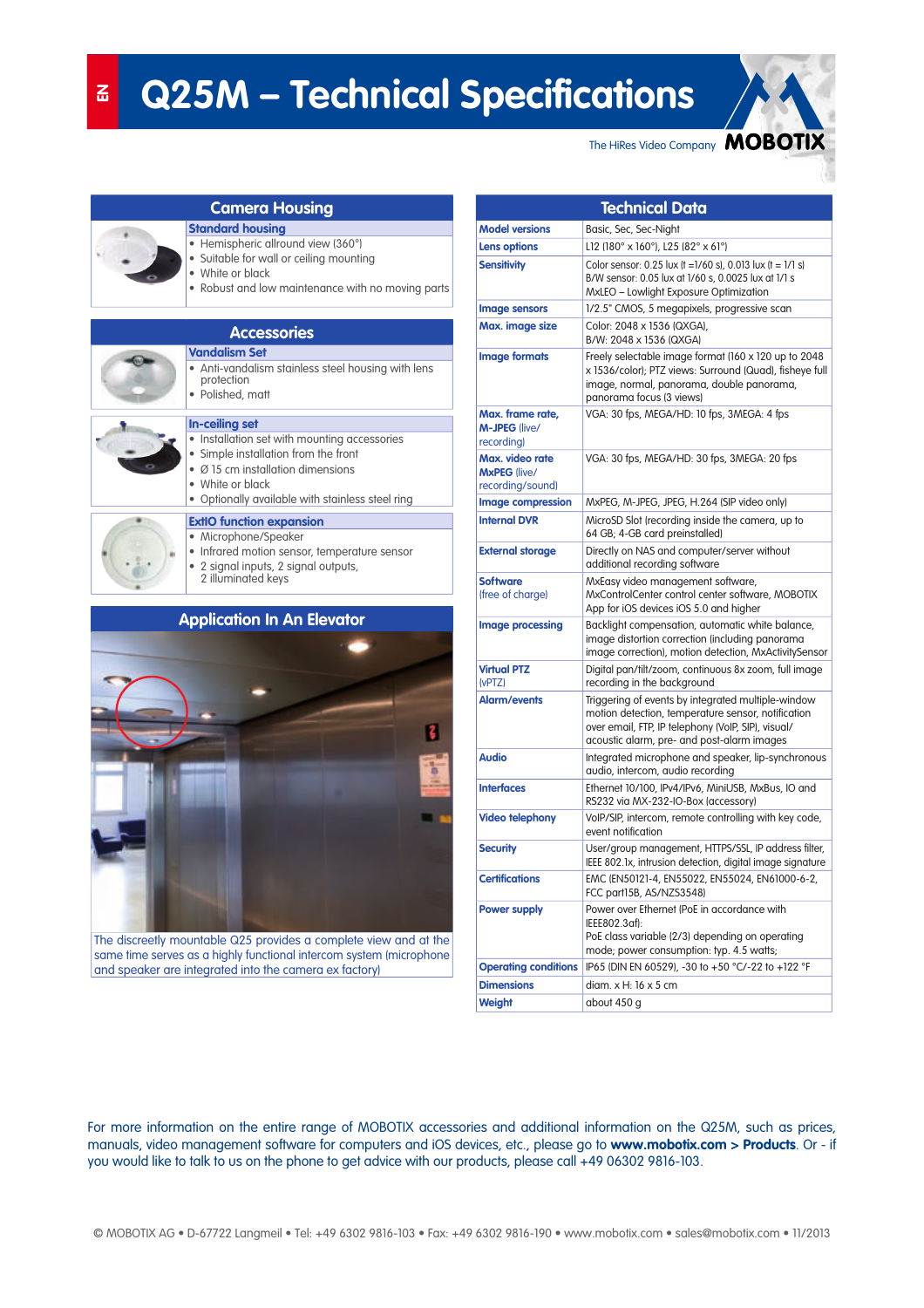# **(1 Q25M - Technical Specifications**

The HiRes Video Company MOBOTIX

| <b>Camera Model</b>                                 | Q25Mi-Basic        | Q25M-Sec           | Q25M-Sec-Night     |
|-----------------------------------------------------|--------------------|--------------------|--------------------|
| <b>Lenses, Sensors</b>                              |                    |                    |                    |
| Hemispheric 12 mm (180° x 160°)                     | L <sub>12</sub>    | L <sub>12</sub>    | L12                |
| Super Wide-Angle 25 mm (82° x 61°)                  |                    | L25                | L25                |
| Wide-Angle 38 mm $(55^\circ \times 41^\circ)$       |                    |                    |                    |
| Wide-Angle 51 mm (40° x 30°)                        |                    |                    |                    |
| Tele 76 mm (27° x 20°)                              |                    |                    |                    |
| Tele 160 mm (13° x 10°)                             |                    |                    |                    |
| Tele 320 mm (7° x 5°)                               |                    |                    |                    |
| CSVario 28 – 63 mm (28 $^{\circ}$ – 58 $^{\circ}$ ) |                    |                    |                    |
| Image sensor with individual exposure zones         | Color              | Color              | B/W                |
| Sensor sensitivity in lux at 1/60 s /1 s            | 0,25/0,013         | 0,25/0,013         | 0,005/0,0025       |
| Image sensor resolution (color or B/W sensor)       | 5 MP (2592 x 1944) | 5 MP (2592 x 1944) | 5 MP (2592 x 1944) |

| <b>Hardware Functions</b>                    |                  |                   |                   |
|----------------------------------------------|------------------|-------------------|-------------------|
| Protection class                             | IP <sub>54</sub> | <b>IP65</b>       | <b>IP65</b>       |
| Temperature range -30 to +50°C/-22 to +122°F |                  |                   |                   |
| Temporary internal DVR                       | 2 MB             | 64 MB             | 64 MB             |
| Internal DVR, ex works (max. 64 GB)          |                  | 4 GB (MicroSD)    | 4 GB (MicroSD)    |
| Microphone/speaker                           | $-/-$            | $\bullet/\bullet$ | $\bullet/\bullet$ |
| Passive infrared sensor (PIR)                |                  |                   |                   |
| Integrated temperature sensor                |                  |                   |                   |
| Shock detector                               |                  |                   |                   |
| Power consumption (typical)                  | $<$ 4,5 watts    | $<$ 4,5 watts     | $<$ 4,5 watts     |
| Variable PoE class (factory default: 3)      | 2 or 3           | 2 or 3            | 2 or 3            |

| Image Formats, Frame Rates, Image Storage   |                 |                    |                    |
|---------------------------------------------|-----------------|--------------------|--------------------|
| Maximum image format (per sensor)           | HD (1280 x 720) | QXGA (2048 x 1536) | QXGA (2048 x 1536) |
| Maximum frame rate (MxPEG, max. resolution) | 30 fps (HD)     | 20 fps (QXGA)      | 20 fps (QXGA)      |
| CIF images with 4 GB MicroSD DVR            |                 | 250,000            | 250,000            |
| VGA images with 4 GB MicroSD DVR            |                 | 125,000            | 125,000            |
| HD images with 4 GB MicroSD DVR             |                 | 40,000             | 40,000             |
| QXGA images with 4 GB MicroSD DVR           |                 | 20,000             | 20,000             |

• available ex works

– not available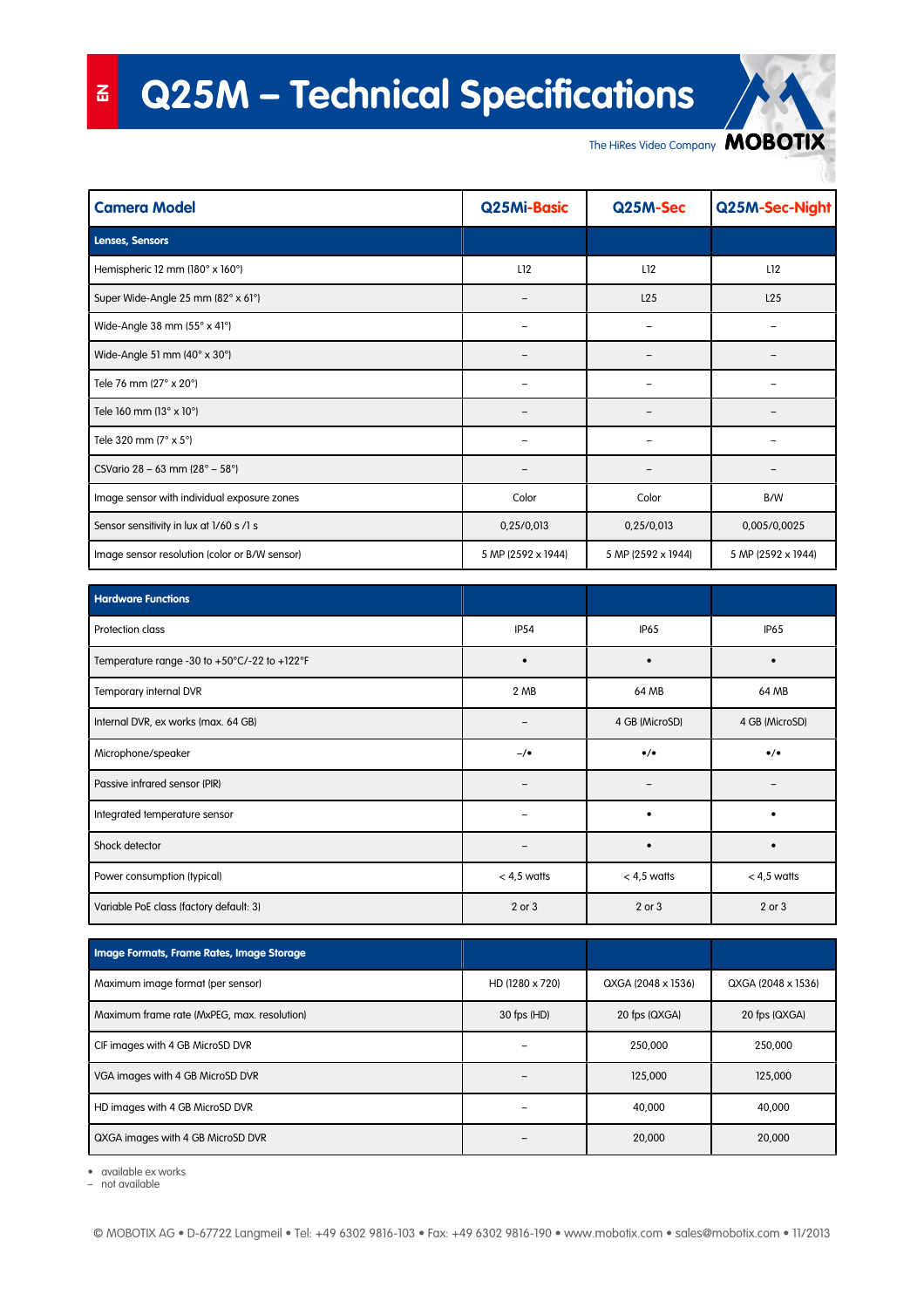# $\overline{a}$ **Q25M - Technical Specifications**

The HiRes Video Company MOBOTIX

| <b>Camera Model</b>                                                                                   | Q25Mi-Basic              | Q25M-Sec                  | Q25M-Sec-Night            |
|-------------------------------------------------------------------------------------------------------|--------------------------|---------------------------|---------------------------|
| <b>General Funcrions</b>                                                                              |                          |                           |                           |
| Digital zoom (continous) with panning                                                                 | $\bullet$                | $\bullet$                 | $\bullet$                 |
| Codecs: Motion-JPEG/MxPEG/H.264 for SIP                                                               | $\bullet/\bullet/-$      | $\bullet/\bullet/\bullet$ | $\bullet/\bullet/\bullet$ |
| Programmable exposure zones                                                                           | $\bullet$                | ٠                         | ٠                         |
| Snapshot recording (pre/post-alarm images)                                                            | 3                        | 50                        | 50                        |
| Terabyte ring buffer storage (internal/network)                                                       | ÷.                       | ٠                         | ٠                         |
| Continous recording with sound (0.2 to 30 fps)                                                        | $\overline{\phantom{a}}$ | $\bullet$                 | $\bullet$                 |
| Event recording with sound                                                                            | ۰                        | $\bullet$                 | $\bullet$                 |
| Time and event control/flexible event logic                                                           | $\bullet$ /-             | $\bullet/\bullet$         | $\bullet/\bullet$         |
| Weekly schedules/holidays                                                                             | ۰                        | $\bullet$                 | $\bullet$                 |
| Web functionality (FTP, email)                                                                        | $\bullet$                | $\bullet$                 | $\bullet$                 |
| Playback/QuadView and MultiView                                                                       | $\bullet/\bullet$        | $\bullet/\bullet$         | $\bullet/\bullet$         |
| Bidirectional sound in browser                                                                        |                          | $\bullet$                 | $\bullet$                 |
| Logo generator, animated                                                                              | $\overline{\phantom{0}}$ | $\bullet$                 | $\bullet$                 |
| Master/Slave arming                                                                                   |                          | $\bullet$                 | $\bullet$                 |
| Several scheduled privacy zones                                                                       | $\overline{\phantom{0}}$ | $\bullet$                 | $\bullet$                 |
| Customized voice messages                                                                             | $\overline{\phantom{a}}$ | $\bullet$                 | $\bullet$                 |
| VoIP telephony (audio/video, alert)                                                                   | $\overline{\phantom{a}}$ | $\bullet$                 | $\bullet$                 |
| Remote alarm notification (network message)                                                           | $\overline{\phantom{a}}$ | $\bullet$                 |                           |
| Signal inputs/outputs and RS232 via                                                                   | $\overline{\phantom{a}}$ | MX-232-IO-Box             | MX-232-IO-Box             |
| Programming interface (HTTP API)                                                                      |                          | $\bullet$                 | $\bullet$                 |
| <b>Security Features</b><br>(HTTPS/SL, IP-based access control, IEEE 802.1X network authentification) | $\bullet$                | $\bullet$                 | $\bullet$                 |
| <b>Video Analysis</b>                                                                                 |                          |                           |                           |

| Video Andiysis        |  |  |
|-----------------------|--|--|
| Video motion detector |  |  |
| <b>MxAnalytics</b>    |  |  |
| MxActivitySensor      |  |  |

| <b>Video Management Software</b> |  |  |
|----------------------------------|--|--|
| MxEasy (Windows/Mac OS X)        |  |  |
| MxControlCenter (Windows)        |  |  |
| MOBOTIX App (iOS)                |  |  |

© MOBOTIX AG • D-67722 Langmeil • Tel: +49 6302 9816-103 • Fax: +49 6302 9816-190 • www.mobotix.com • sales@mobotix.com • 11/2013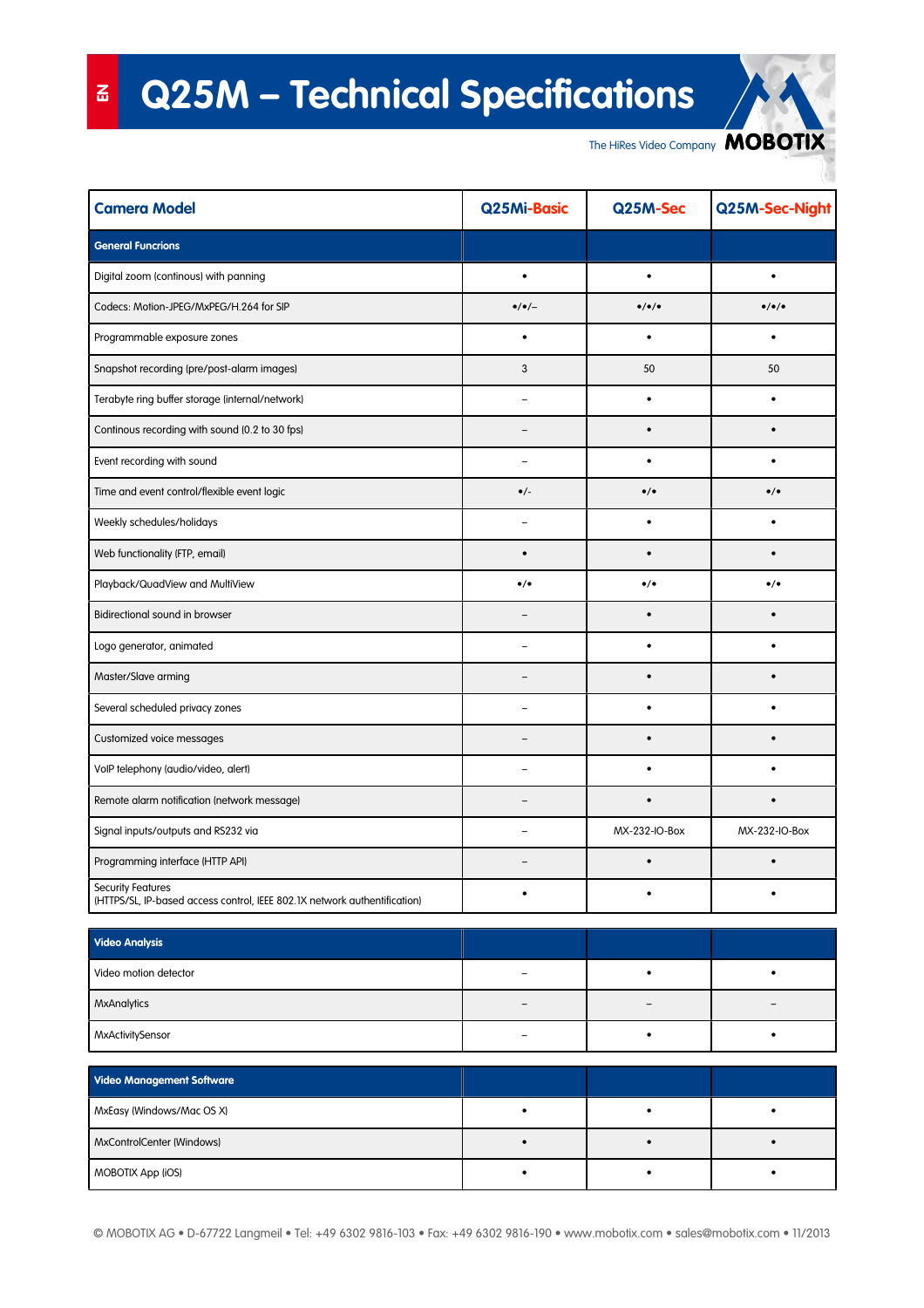**E** Q25M - Technical Specifications **(1**

The HiRes Video Company MOBOTIX



**(Excerpt from the technical documentation: www.mobotix.com > Support > Manuals)**



**(Excerpt from technical drawings and 3D views: www.mobotix.com > Support > Image Database)**